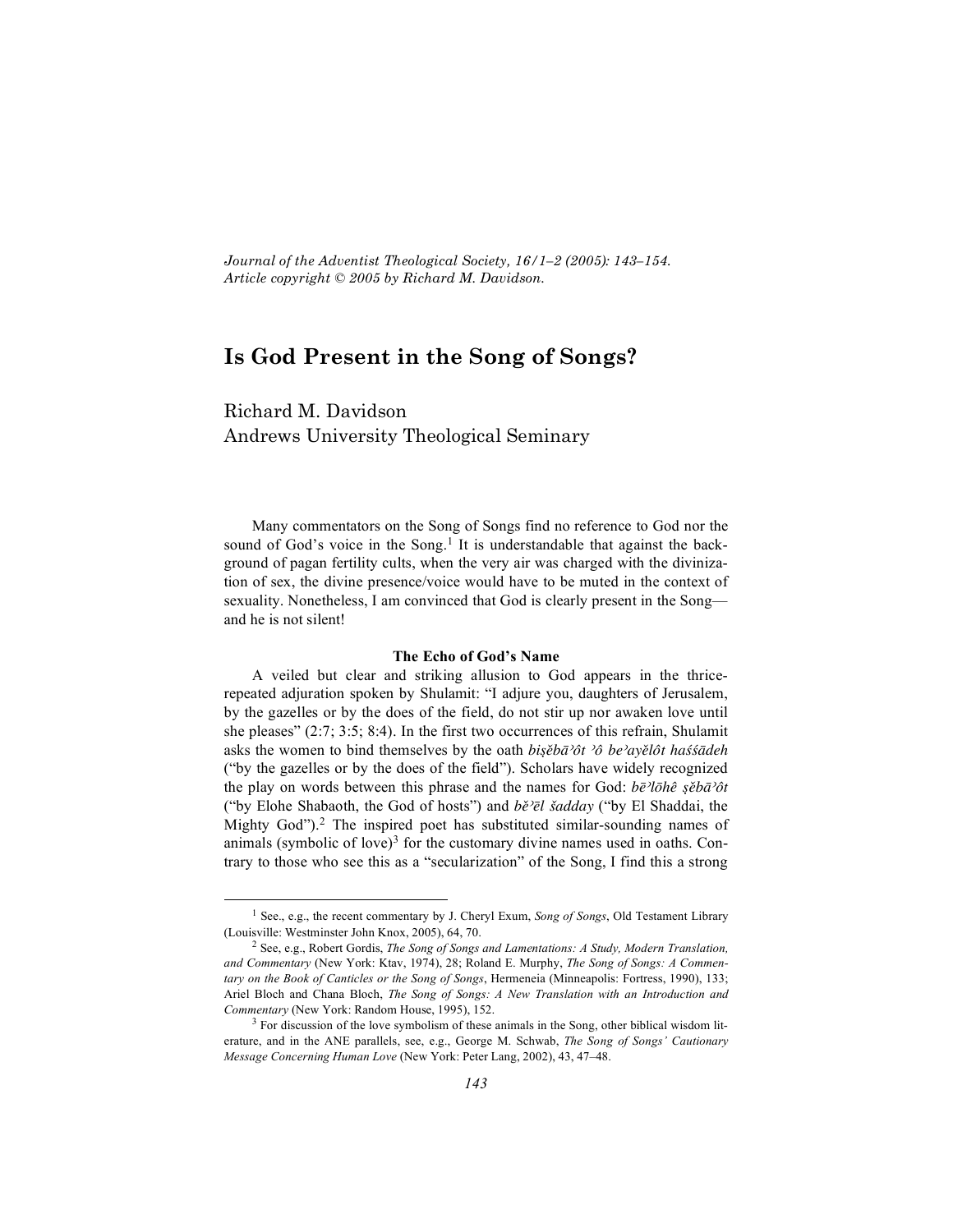affirmation of God's presence in the Song. Though his name is muted, to be sure, as a safeguard against any attempts to divinize sex after the order of the fertility-cults, it is actually heard even more distinctly through the animals of love that echo the divine appellations. The poet surely would not have even included the oath formula that regularly throughout Scripture employs the divine name ("I adjure you by . . . [divine name] . . . if you do not . . .")<sup>4</sup> if he did not intend to allude intertextually to the divine presence behind the Song. And he would certainly have not used verbal echoes of the divine names if he were seeking to remove any reference to God in the Song. By substituting similarsounding names of animals symbolizing love for the divine name and then incorporating these into a divine oath formula, the refrain succeeds in inextricably linking Love (personified in the oath) with the divine presence without thereby divinizing sex. 5

George M Schwab has accurately captured the use of circumlocutions for the divine name in this verse:

> In the Bible, there is no case where one swears by zoological specimens. . . . The girl desires the daughters of Jerusalem—and the author desires the reader—to swear by God not to stir up love until it pleases. . . . The girl wants the young women to take an oath by the gazelle and doe. These terms serve as circumlocutions for God Almighty, the Lord of Hosts. But they are also used as symbols throughout the Song for sexual endowment, appeal, comeliness, and fervor. The words, then, exist with three referents: animals in a symbolic forest, the divine warrior God Almighty and his Hosts, and ardent affection. . . . Thus the terms combine the concept of God with the concept of love and its power. The girl desires the daughters of Jerusalem to swear by sexuality and God—and these two concepts are fused into a single image. The Song should then be read as if love were conceived as a divine attribute of God. . . . Love is not simply a matter of feelings, social contracts, or trysts in the wood. 6

#### **The Voice of God**

Let us move from the dominant recurring refrain of the Song to its twin apexes. There is wide scholarly agreement that the two high points of Canticles are 4:16–5:1 and 8:5–7. One is the structural/symmetrical center of the Song; the other is the thematic peak. Landy refers to these passages as "the two central foci: the centre and the conclusion."7 Ernst Wendland calls them the "middle

<sup>4</sup> See, e.g., Gen 24:3; cf. Gen 14:22–23; Josh 9:19; Judg 21:7; 1 Sam 24:21; 28:10; 2 Sam 19:7; 1 Kgs 1:30; 2:8, 23, 42; 2 Chron 36:13; Neh 13:25; Isa 48:1; 65:16; Jer 12:16; Zeph 1:5.

<sup>5</sup> Note that the ancient versions recognized the link with God in this verse. The LXX translates "by the powers and forces of the field," and the Targum, "by the Lord of Hosts and by the Strength of the land of Israel."<br><sup>6</sup> Schwab, 43, 47–48.

<sup>6</sup> Schwab, 43, 47–48. <sup>7</sup> Francis Landy, *Paradoxes of Paradise: Identity and Difference in the Song of Songs* (Sheffield: Almond, 1983), 51.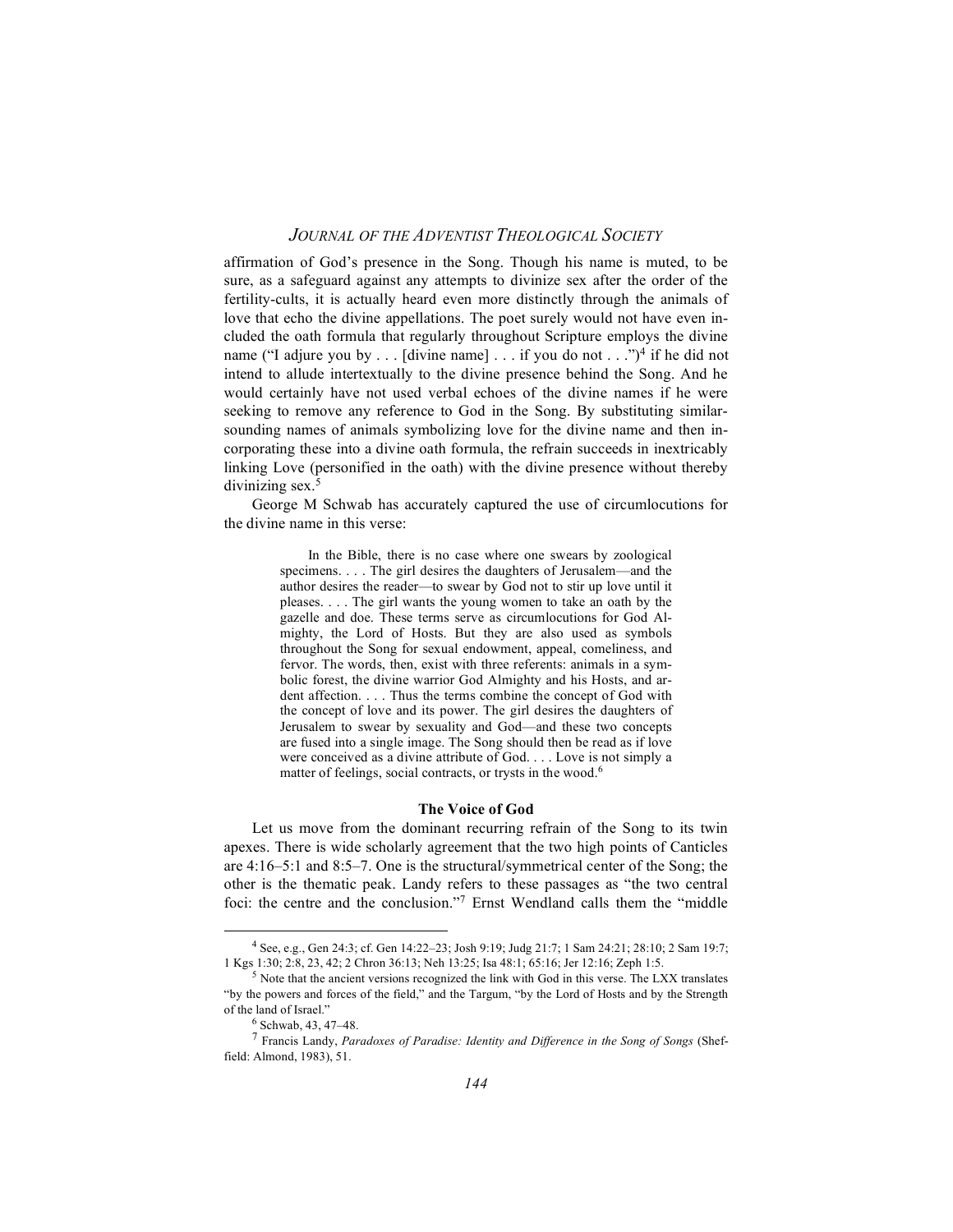climax" and "final peak" of the Song respectively, $\frac{8}{3}$  and amasses a persuasive display of literary evidence to support the choice of these passages as the Song's twin summits.<sup>9</sup>

Many scholars recognize that Song 4:16–5:1 comes at the very center of the symmetrical literary structure of the Song. I concur with those commentators who also conclude that it is probably the Voice of God himself that resounds in the climactic last line of this central apex to the Song, giving his divine benediction upon the marriage and its consummation: "Eat, O friends! Drink, yes, drink deeply, O beloved ones!" (5:1e). Many suggest that it is the groom extending an invitation to the guests to join in the wedding banquet. But this is improbable since the two terms "friends" ( $r\bar{e}$ <sup>c</sup> $\hat{i}$ *m*) and "lovers" ( $d\hat{o}d\hat{i}$ *m*) used in 5:1e are the terms used elsewhere in the Song for the *couple*, <sup>10</sup> not for the companions/guests. If the terms in 5:1e refer *to* the couple, they could not be spoken *by* either bride or groom. The "omniscient" narrator/poet at this high point in the Song seems to have a ring of divine authority and power—to be able to bestow a blessing and approbation upon the consummation of the marriage of the bride and groom. I find it most likely that the Voice of 5:1e is that of Yahweh himself, adding his divine blessing to the marriage, as he did at the first Garden wedding in Eden. In the wedding service, only he has the ultimate authority to pronounce them husband and wife. On the wedding night, only he is the unseen Guest able to express approbation of their uniting into one-flesh.<sup>11</sup>

God's voice is the central, and yes, the omniscient Voice. His authoritative voice here at the climax to the Song returns us to Eden, to another divine approbation upon the sexual union he already had proclaimed "very good" in the beginning. By speaking here at the focal point of the Song, and speaking to both lovers, he underscores that sexual fulfillment is in the center of the divine will for *both* partners.

#### **The Covenant Name of God: Yahweh**

The *echo* of God's names resonates in the dominant recurring refrain of the Song (2:7; 3:5; cf. 8:4), and the actual *voice* of God resounds from the Song's

<sup>8</sup> Ernst R. Wendland, "Seeking <sup>a</sup> Path Through <sup>a</sup> Forest of Symbols: <sup>A</sup> Figurative and Structural Survey of the Song of Songs," *JOTT* 7/2 (1995): 41.

 $9$  Wendland, 41-46.

<sup>10</sup> Cant 5:16; 1:13-14, 16; 2:3, 8, 9, 10, 16, 17; 4:10, 10, 16; 5:2, 4, 5, 6, 6, 8, 9 (4x), 10, 16; 6:1, 1, 2, 3; 7:10 (ET 9), 11 (ET 10), 12 (ET 11), 13 (ET 12), 14 (ET 13); 8:5, 14.

<sup>11</sup> Here I concur with Joseph C. Dillow, *Solomon on Sex: The Biblical Guide to Married Love* (New York: Thomas Nelson, 1977), 86: "The poet seems to say this is the voice of God Himself. Only the Lord could pronounce such an affirmation. He, of course, was the most intimate observer of all. Their love came from Him (Song 8:7). Thus, the Lord pronounces His full approval on everything that has taken place. He encourages them to drink deeply of the gift of sexual love." So also S. Craig Glickman, *A Song for Lovers* (Downers Grove: InterVarsity, 1976), 25: "In the final analysis this must be the voice of the Creator, the greatest Poet, the most intimate wedding guest of all, the one, indeed, who prepared this lovely couple for the night of his design."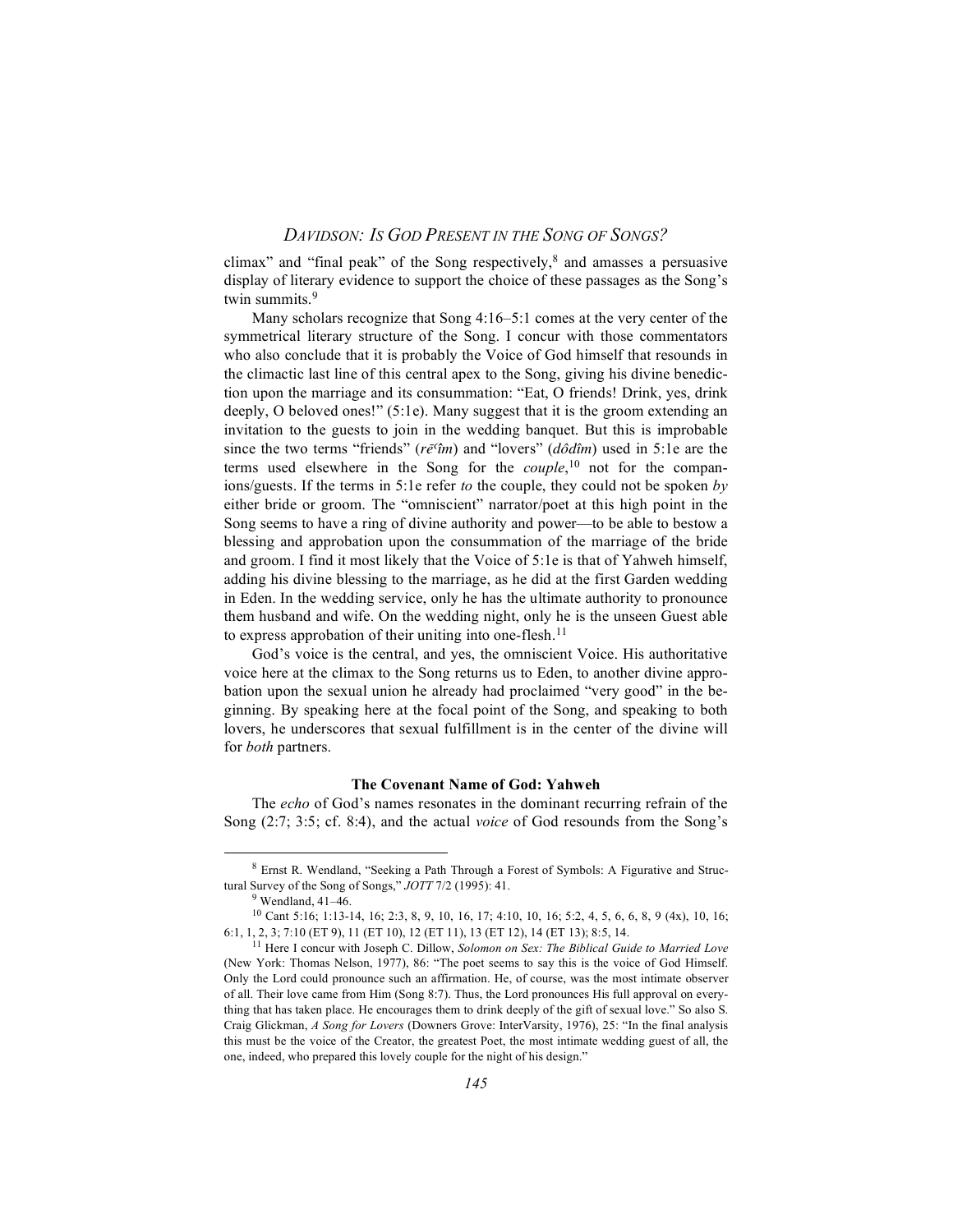central summit (5:1). But when one moves to Canticles' thematic climax and conclusion, the great paean to love (8:6), the actual *name* of Yahweh makes its single explicit appearance in the book, and his flaming theophanic presence encapsulates the entire message of the Song. Song 8:6 reads:

> For love is as strong as death, Ardent love as relentless/intense as Sheol; Its flames [*rěšāpeyhā*] are flames of fire [*rišpēy* <sup>*>ēš*]—</sup> *The very flame of Yah*(weh) [šalhebetyâ].<sup>12</sup>

Wendland demonstrates that "A host of Hebrew literary devices converge here [Cant 8:6] to mark this as the main peak of the entire message. . . . In this verse we have the fullest, most sustained attempt to describe (or is it evoke?) the supreme subject of the Song, namely 'love.'"<sup>13</sup> He also incisively points out that the Hebrew word selected by the inspired poet to occupy the "ultimate, climactic position"14 of this verse—and thus of the final peak of the Song—is *sûalhebetya®* ("the flame of Yah[weh]").

Some have suggested that this Hebrew word be excised from the text as a gloss,<sup>15</sup> but there is no manuscript evidence for such emendation, and the word fits the context precisely. Murphy provides a sound assessment of the situation: "Some commentators have questioned the integrity of the text, but without substantial support from the ancient versions. Although the colon is short, with only four syllables, one need not conclude that the construction is a gloss."16

The word *šalhebetyâ* is a compound term, composed of the noun *šalhebet* ("flame") and the suffix  $-y\hat{a}$ . While the Ben Asher text of the MT does not separate this compound term, the Ben Naphtali tradition (as well as many manuscripts and editors [BHK]) divides the term into two words, *šalhebet-yāh*.<sup>17</sup> The probable  $3 + 2$  rhythm of the poetry here may lend support to this separation of

<sup>&</sup>lt;sup>12</sup> My discussion below will give the evidence for this translation.

<sup>13</sup> Wendland, 43–44. The literary devices include, among other things: "strict parallelism (the first two lines); syntactic placement (the utterance—final key terms, 'love' and 'ardor'); imagery (simile and metaphor); symbolism (death and fire); paradox (the compelling power of death [destructive] v. love [creative]; condensation (esp. the last line); an even rhythmic pattern  $(3 + 3 + 3)$ with variation (the last word/demi-line [?]); alliteration (the repeated *[s]* of lines 2–3) with possible onomatopoeia (imaging the hi-ss-ing of a fire); and an apocopated mention of the divine name (–*ya*) in ultimate, climactic position" (ibid.).

Schwab states a conclusion similar to Wendland's: "What is expressed in Cant 8:6–7 can serve as a lens to bring into focus the whole Song of Songs' conception of love" (61).

<sup>&</sup>lt;sup>14</sup> Wendland, 44.

<sup>15</sup> E.g., Marvin H. Pope, *Song of Songs*, Anchor Bible, vol. 7C (Garden City: Doubleday, 1977), 670 (who lists various suggested emendations).<br><sup>16</sup> Murphy, 192.

<sup>16</sup> Murphy, 192. <sup>17</sup> See Michael V. Fox, *Song of Songs and Ancient Egyptian Love Songs* (Madison: <sup>U</sup> of Wisconsin, 1985), 170.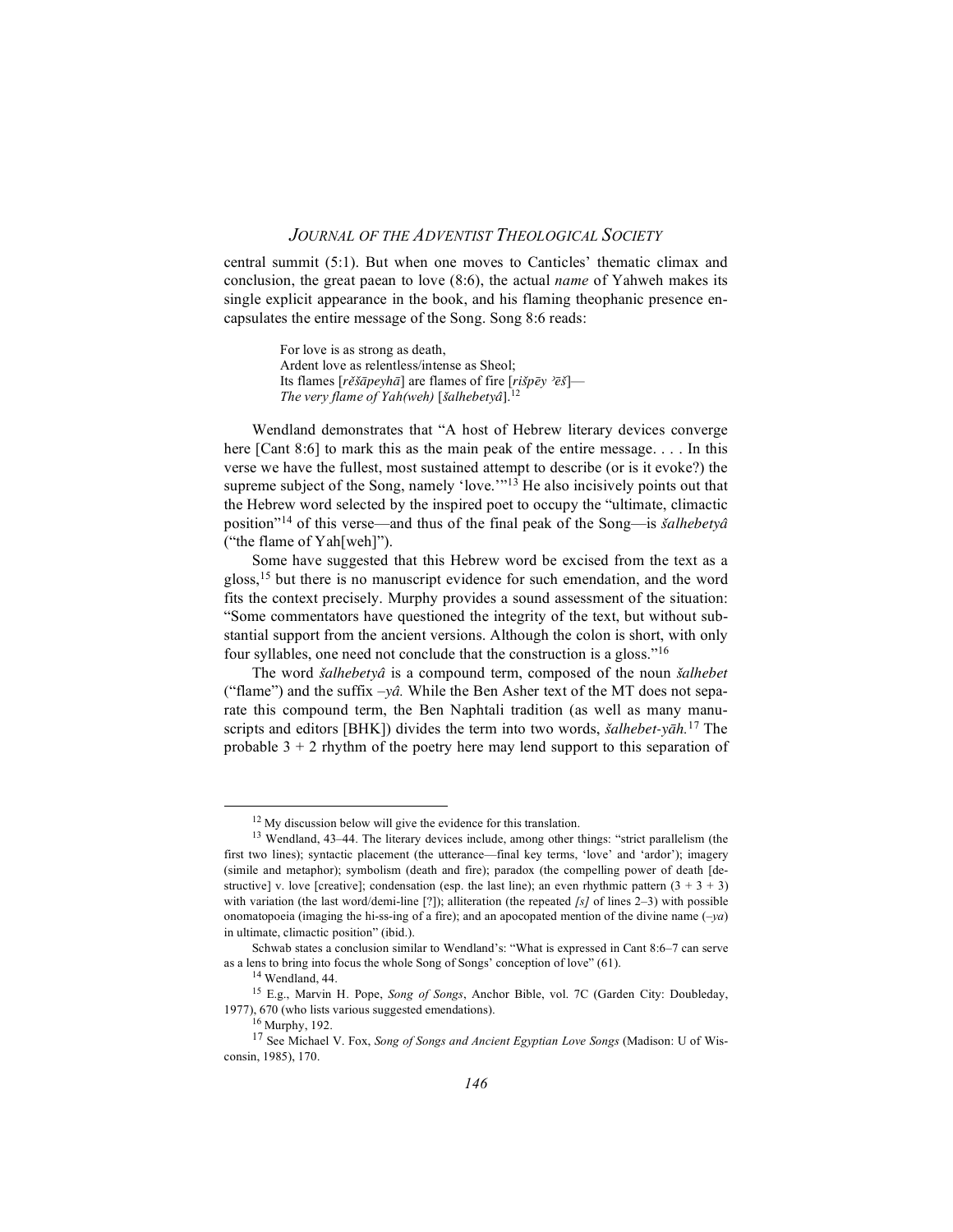*yah* as an independent word.<sup>18</sup> Whether separated or not, commentators are generally agreed that the  $-y\hat{a}$  (or  $y\bar{a}h$ ) connected with *šalhebet* is the Hebrew for "Yah," the shortened form of the Tetragrammaton, YHWH (Yahweh). The pointing of the MT clearly suggests this conclusion. This fits the pattern of other words which have the apocopated suffix *–yâ*, "Yah(weh)." The apocopated form of Yahweh, Yah, often has the *mappˆîq* dot in the final *he* esp., when appearing by itself (e.g. Ps 118:5) or joined by a *maq* ef (e.g., Ps 117:2), but not necessarily when it is part of a longer word. See, for example, Jer 2:31,  $ma^2p\bar{e}ly\hat{a}$  ("the darkness of Yah[weh]"), and many names with the theophoric ending (e.g., *yědāyâ* [Jedaiah, 2 Sam 12:25]; *yeûkonya®*[Jeconiah, 1 Chr 3:16]; *h√izqˆîya®*[Hezekiah, 2 Kgs 18:1]; etc.). The LXX apparently took *–yâ* as a third person feminine singular pronominal suffix, but there is no good reason to abandon the MT pointing in favor of the LXX reading esp., since the Aramaic Targums apparently understood it along the lines of the MT, as referring to the divine name.

#### **Yah(weh) As an Indication of the Superlative?**

Although it is generally conceded that the name of Yah(weh) appears in this passage, many insist that this is simply another instance of the Hebrew idiom for expressing the superlative, i.e., "A most vehement flame."19 This is a theoretical possibility, although valid examples of using a divine name to express the superlative in the Hebrew Bible are not nearly as common as has been claimed,<sup>20</sup> and any instance of the covenant name *yah* (or the full Tetragrammaton YHWH) ever being used as a superlative has been questioned. So, e.g., the statement of A. M. Harman: "Many modern discussions assume that 'flames of Yah' is yet another instance of the divine name being used as a superlative. It is true that *}elohim* may be used in this way but not the covenant name *yah* which occurs here (similarly the use of *yahweh* in Gen. 35:5 and 1 Sam. 26:12 need not be

<sup>18</sup> See Raymond Tournay's note in *Le Cantique des Cantiques*, ed. André Robert and Raymond J. Tournay (Paris: Gabalada, 1963), 453; idem, "Les Chariots D'Aminadab (Cant. vi 12): Israël, Peuple Théophore," *VT* 9 (1959): 307; cf. Murphy, 192.

<sup>19</sup> See, e.g., Duane Garrett, "Song of Songs," in Duane Garrett and Paul R. House, *Song of Songs, Lamentations*, Word Biblical Commentary, vol. 23B (Nashville: Nelson, 2004), 255, who argues that the term "should not be taken as an actual reference to the name of God. The ending here has virtually lost all theological significance, and it simply functions adjectivally for 'mighty' or the like." Cf. Bloch and Bloch, *Song of Songs*, 213; and Gordis, *Song of Songs and Lamentations*, 26, n. 90; and various modern versions (RSV, NRSV, KJV, NKJV, NIV [although the margin reads "like the very flame of the Lord"], etc.).

 $20$  I concur with Landy when he writes: "While I concede that the name of God may sometimes be used idiomatically, as a vague connotation of grandeur, the instances most commonly referred to are not always convincing [sic] e.g. Nineveh was a very great city before God (Jonah 3.3); it is the concern of God for the great city that is the point of the parable" (Landy, 315, n. 114). Landy then points to other passages (Ps 36:7 and Ps 80:11) that he argues are not superlatives but indicate the "divine domicile."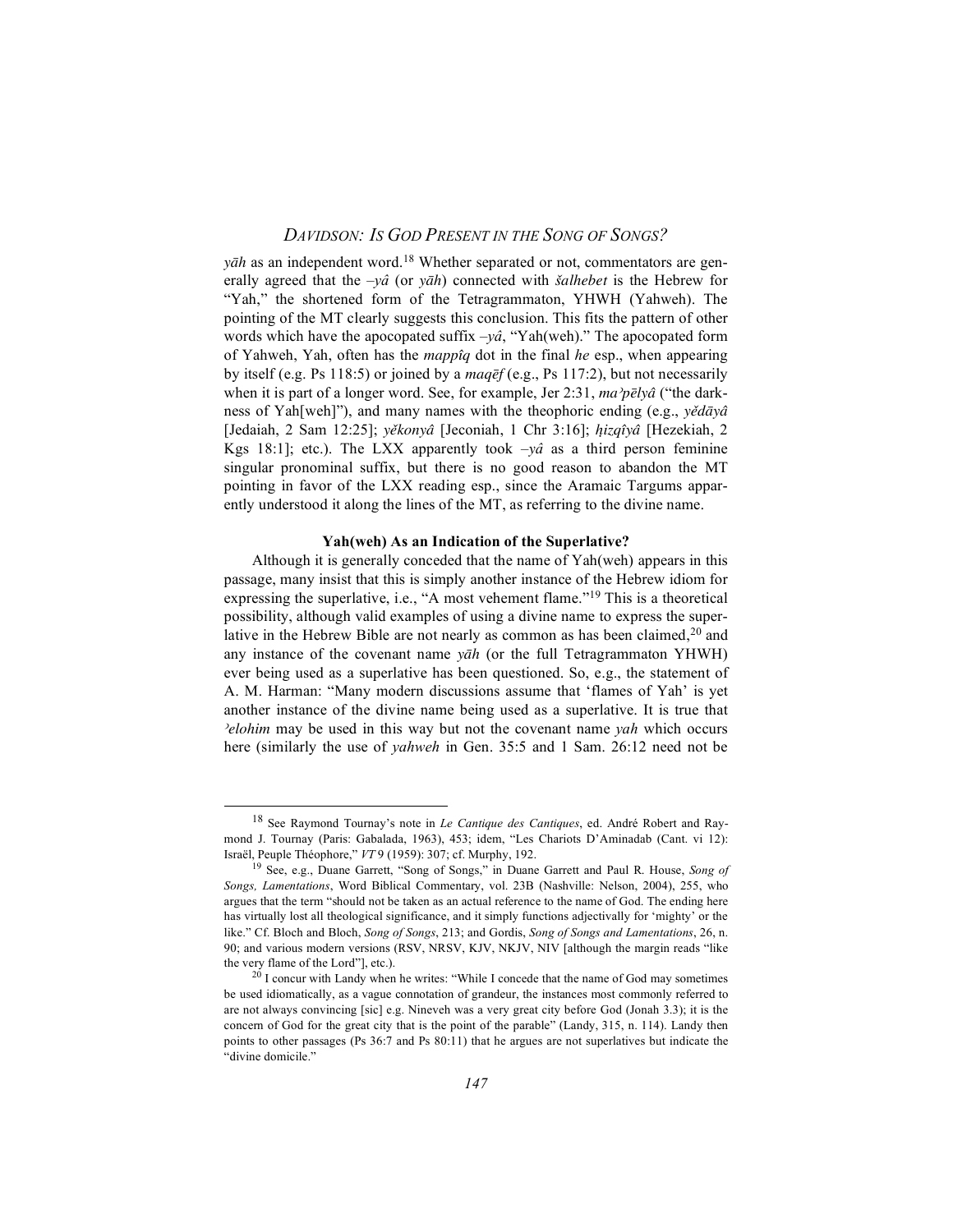explained as a superlative)."<sup>21</sup> Carey Walsh states categorically, "While the generic term for god does function as a semantic device for superlatives, this [Song 8:6] verse would be the sole case where the proper name of Yahweh does. And it would be a surprising use, really. Considerable care [was] taken around the divine name in the Bible, illustrated by the Third Commandment, which prohibited the wrongful use of the divine name (Exod 20:7). . . . The reverence toward the divine name makes it unlikely that it was used as a mere stylistic device in the Song."22

#### *sûalhebetya®***as "the Flame of Yahweh"**

A number of crucial considerations have led me to the conclusion that I share with dozens of commentaries and translations<sup>23</sup>—that the expression *šalhebetyâ* in this context moves beyond the superlative to describe "the very flame of Yahweh." I summarize the evidence under seven points.

First, the *sûap{el* or causative *verbal root* of *sûalhebet* (common in Aramaic/Syriac), suggesting the meaning "causing to flame," supports the conclusion that the construct relationship here is best interpreted as a subjective genitive, with Yah(weh) the *cause* or *source* of the flame. <sup>24</sup> As Christian Ginsburg notes, "this predicate does not state the flames of love are 'most vehement,' but affirms that they emanate from the Eternal . . . [*Yah*] is the genitive of cause or origin."25

Second, the single occurrence of a precise *terminological parallel* to *sûalhebetyâ* in the Hebrew Bible—*ma*?*pēlyâ* ("darkness of Yah" [Jer 2:31]), also (like *sûalhebetya*)*®* a compound term with apocopated suffix *-ya*—most probably should not be taken as an example of a superlative usage, but rather be seen as referring to darkness *originated by* Yahweh. The only other occurrence of  $ma^{\gamma}p\bar{e}l$  "darkness" in the Hebrew Bible (but without the  $-\gamma\hat{a}$  suffix) is in Josh 24:7, where Yahweh reminds his people that "He put darkness  $\left[\frac{ma}{\hat{q}p\bar{e}}l\right]$  between you and the Egyptians" at the time of the Exodus by the Red Sea. After briefly describing the drowning of the Egyptians, the verse concludes: "And your eyes saw what I [Yahweh] did in Egypt. Then you dwelt in the wilderness a long time." The passage in Jer 2:31, by utilizing a term used only once more in

<sup>21</sup> A. M. Harman, "Modern Discussion on the Song of Songs," *RTR* 37 (1978): 71. See the discussion of this point below.

<sup>22</sup> Carey Ellen Walsh, *Exquisite Desire: Religion, the Erotic, and the Song of Songs* (Minneapolis: Fortress, 2000), 205.

<sup>23</sup> For a full bibliographical listing, see my forthcoming monograph, *Flame of Yahweh: A Theology of Sexuality in the Old Testament* (Peabody: Hendrickson, forthcoming).

<sup>24</sup> See Franz Delitzsch, *Commentary on Proverbs, Ecclesiastes, Song of Songs: Three Volumes in One*, trans. M. G. Easton, vol. 6 of Carl F. Keil and Franz Delitzsch, *Commentary on the Old* Testament in Ten Volumes, repr. (Grand Rapids: Eerdmans, 1976), 3:147.<br><sup>25</sup> Christian David Ginsburg, *The Song of Songs and Coheleth [Commonly Called Ecclesias-*

*tes]: Translated from the Original Hebrew, with a Commentary, Historical and Critical* (1857 and 1861; repr.; New York: Ktav, 1970), 188.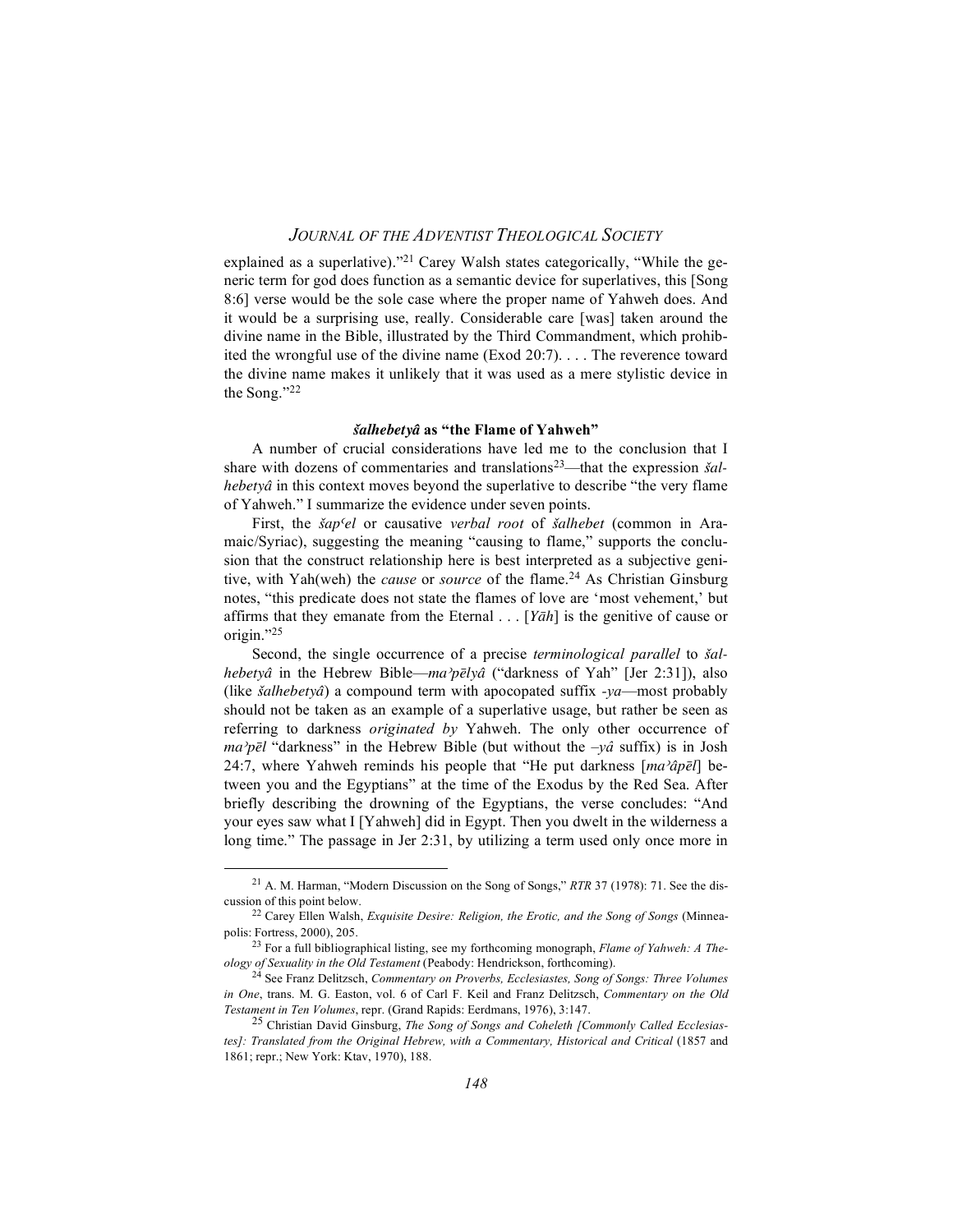the Hebrew Bible, appears to be an intertextual echo of the Joshua passage: it is also set against an Exodus backdrop (cf. Jer 2:2, 6, 18), and the single v. 31 has the same terms/motifs of Josh 24:7: *midbar* ("wilderness"), *ma<sup>3</sup>apel* ("darkness"), and "Israel/my people." Both passages allude to the incident recorded in Exod 14:19–20, where God himself was the pillar of darkness to the Egyptians and a pillar of light to Israel. The Joshua passage captures this divine causation of the darkness by explicitly stating, "your eyes saw what I, Yahweh, did in Egypt." The compressed Jeremiah allusion likewise captures the divine connotations to the darkness by adding the suffix  $-y\hat{a}$  to the word  $m\hat{a}\hat{p}\bar{e}l$  ("darkness"). The resulting compound term  $ma^{\gamma}p\bar{e}lya$  is not just the superlative "deep darkness," but in actuality "darkness of Yah," a darkness originating with and caused by Yahweh. 26

Third, the *immediate context* of the term *šalhebetyâ* in Song 8:6 seems to clearly go beyond the superlative meaning of "most vehement flame" or "lightning." Mark Elliot points out that "Either this is a poor choice of metaphor, or it is claiming a supernatural quality for love. We are at this moment hearing something about the divine aspect of Love."27 As Landy writes, "To interpret 'salhebetya' as chance lightning does not do justice to it in the context of the Song as a whole or of this verse, with its confrontation of eternal forces." Landy also points out (citing Lys) that since lightning was considered as divine fire, interpreting as "divine fire of the divine" would be tautologous. He notes further that *sûalhebet* does appear twice more in the Hebrew Bible (both without the prefixed divine name): Job 15:30 and Ezek 21:3 [ET 20:47], where it could refer either to lightning or a forest fire.<sup>28</sup>

The "eternal forces" of love, death, ardent love, and Sheol in this passage call for reference to another "eternal force"—i.e., Yahweh—not just common lightning-bolts. In fact, it has been pointed out that this passage is an implicit contrast (I might add even polemic) between Yahweh and the other prominent Canaanite/Ugaritic "deities" over whom he shines supreme: Death (*maœwet*), Sheol ( $\delta \check{e}$ <sup>2</sup> $\delta l$ ), Blazes (*rešep*), and Many Waters = primeval chaos (*mayim*) *rabbˆîm*). 29

Fourth and fifth, the *structural position* of the term *šalhebetya* in the passage, and the *heightened literary artistry* that accompanies it here, points beyond a mere superlative usage. As Wendland states, these points, "the clipped and

<sup>&</sup>lt;sup>26</sup> For this point I am indebted to one of my Andrews University Theological Seminary students who wrote a paper in my seminar on the Song of Songs: Ronaldo D. Marsollier, "Cant 8:6–7: Love as a Divine Gift: The Crown and Climax of the Song of Songs" (paper presented for the class OTST668 Psalms/Wisdom Literature: Song of Songs, Andrews University, Berrien Springs, Mich., Winter 1999).

<sup>27</sup> Mark W. Elliot, "Ethics and Aesthetics in the Song of Songs," *TB* 45 (1994): 147.

<sup>28</sup> Landy, 127, 316, n. 118.

<sup>29</sup> See Wendland, 44; cf. John G. Snaith, *The Song of Songs*, New Century Bible (Grand Rapids: Eerdmans, 1993), 121–122.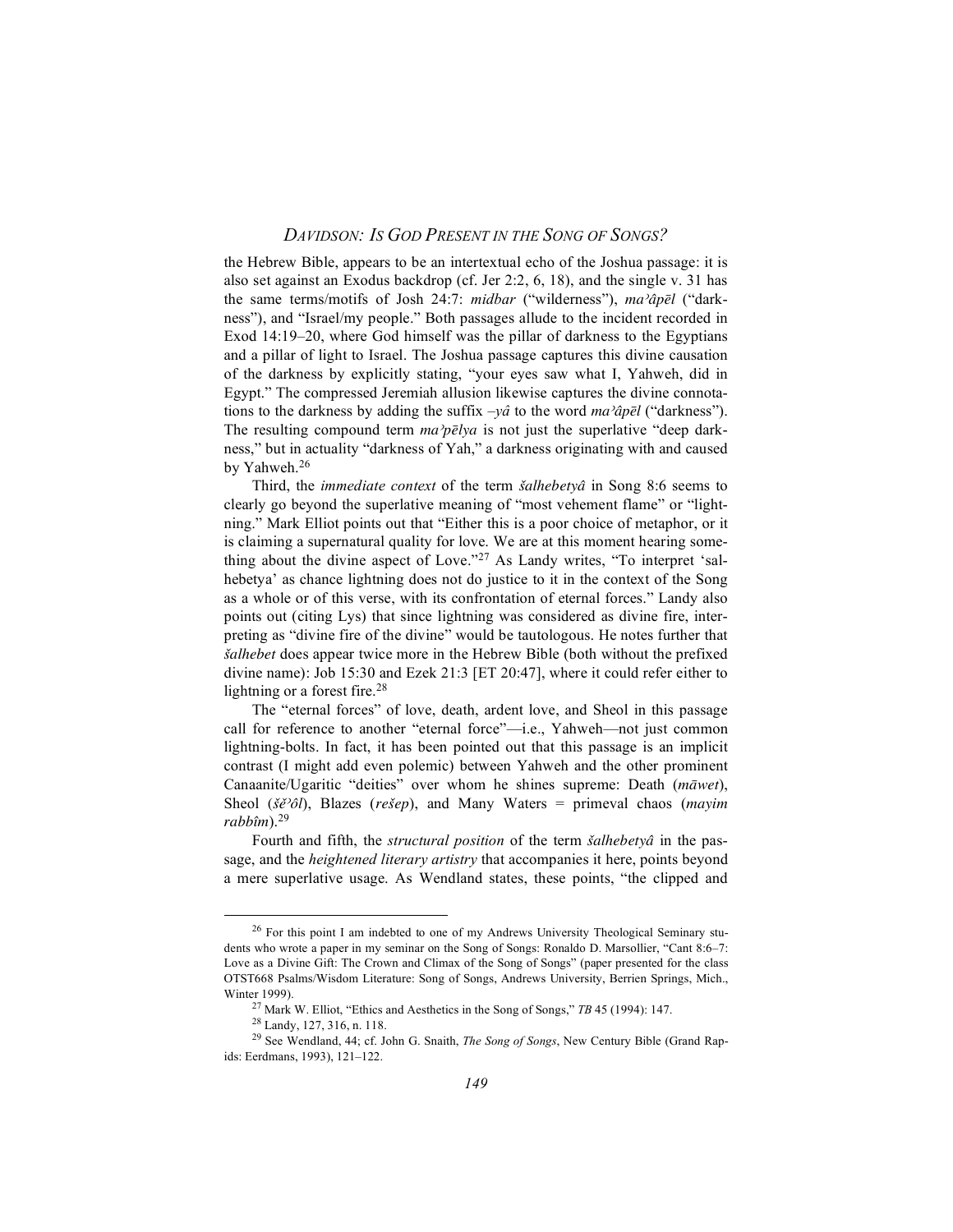suffixed reference to 'Yahweh', while it could be a mere idiomatic substitute for the superlative (i.e., the 'hottest/brightest' flame), in this structural position [the "ultimate, climactic position" of this verse] . . . and in conjunction with so much stylistic embellishment, definitely seems to signify something more [i.e., the flame of God]."<sup>30</sup> Landy shows how the structural placement of *šalhebetyâ* in the phrase *rěšāpěhā rišpê <sup>></sup>ēš šalhebetyâ* ("its flames are flames of fire—the very flame of Yahweh") gives this word the role of resolving the suspense built up earlier in the credo: "Rhythmically the phrase is characterized by compression: from '*rešāpayhā*' to '*rišpê*' to the monosyllable '*'* $e^x$ ;'... In fact, the double stress ' $ri\breve{\mathfrak{g}}\hat{e}$ ' $\bar{\mathfrak{g}}\breve{\mathfrak{g}}$ ' can only be followed by a pause, a moment of suspense, resolved in the long climactic apposition: '*šalhebetyâ*.'"<sup>31</sup>

Sixth, the larger canonical context points to Yahweh's presence here in Song 8:6, for "fire betrays God's presence throughout the Bible; substanceless, and shapeless, it is his element, the nearest approach to his image."<sup>32</sup> The presence of God in theophany is connected with flames of fire in numerous places in Scripture. See, e.g., already in Gen 3:24 (the use of the verb *sûkn* to describe the "placement" of the cherubim with "the flame of the whirling sword" may allude to the Shekinah presence in their midst; the "smoking oven" and "burning torch" that passed between the pieces of the covenant sacrifices in Gen 15 clearly represented the divine presence (Gen 15:17); God appeared to Moses at the burning bush (Exod 3:2); and the pillar of fire definitely symbolized Yahweh's presence (Exod 13:21; 40:38; Num 9:15).

So in the Song, love "is portrayed here as an amorous phlogiston, an unappeasable holocaust, Yahweh's fire. Coming into love is like coming into God's presence. . . ."33 The closest and most crucial connection between fire and God's presence is with regard to the sanctuary in Israel's midst. Landy does not fail to grasp this connection with the sanctuary, and the application to love as the flame of God:

> For in Israel, in the dialectics of king and kingdom, the flame of God is constantly alight only on the altar at its center; it communicates between heaven and earth. . . . In the sanctuary, the union and differentiation of lovers is a collective process; there, symbolically, the wealth of the kingdom is reduced to ashes, merged with the divine flame, and renewed. God, the source of life, is indwelling in the land, and guarantees its continuance. The shine is thus the matrix, an inner confine, and the hearth, the generative flame. There the king and the Beloved participate in the creative current that infuses the lovers at the centre of their world. 34

<sup>30</sup> Wendland, 44.

<sup>31</sup> Landy, 129.

<sup>32</sup> Ibid., 127.

<sup>33</sup> Schwab, 63.

<sup>34</sup> Landy, 127.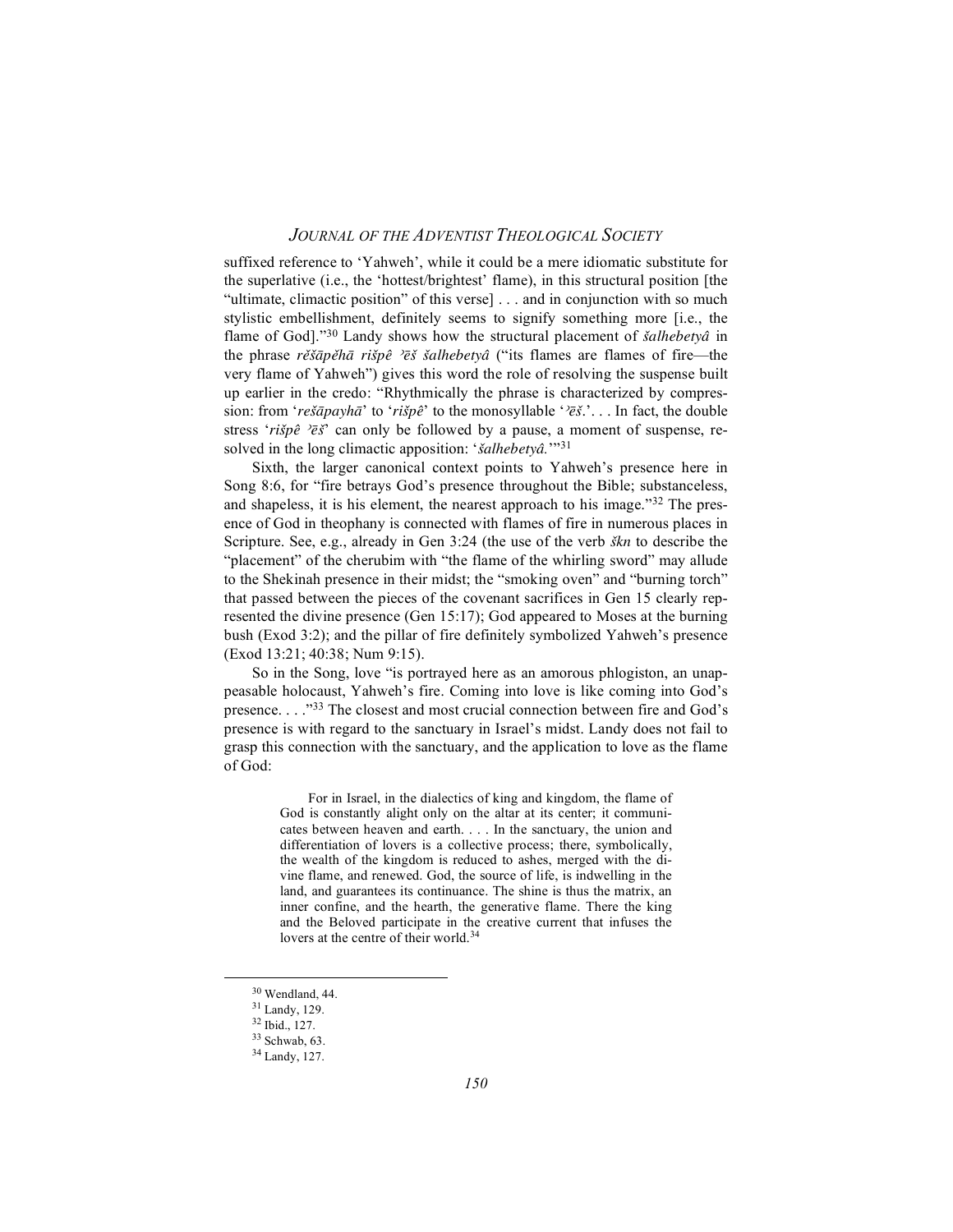Landy is on the right track in connecting the flame of Yahweh with the divine flame on the altar of the sanctuary, but he has not gone far enough. He needs to go "further up and further in" (to use C. S. Lewis' phrase) $35$ —further up to the heavenly sanctuary, and further in to the inner sanctum.

As a seventh and final point, I call attention to specific intertextual linkages with Song 8:6—even closer intertextuality than alluded to by Landy. In the divine theophanies related to the sanctuary, there is fire, flames of fire, not just at the altar, but also, and especially, in the very throne room of Yahweh. In the earthly sanctuary the pillar of fire hovered over the "Tent of the Testimony" (Num 9:15; Exod 40:38). The blazing glory of God filled the tent at its inauguration (Exod 40:34), and the Shekinah dwelt between the cherubim in the holy of holies (Exod 25:22; 1 Sam 4:4; 6:2; Pss 80:1; 99:1; Isa 37:16). In the heavenly temple the seraphim "burning ones" surrounded the throne (Isa 6:2), antiphonally singing "Holy, Holy, Holy," and the whole temple was filled with smoke (Isa 6:4); there on the holy mountain of God the anointed cherub walked in the midst of "stones of fire" (Ezek 28:14, 16).

But beyond all this general intertextual background, there is one (and only one of which I am aware) OT passage that equals Song 8:6 with as much concentrated reference to flames/fire, and this passage describes the very throne of Yahweh, the Ancient of Days. Daniel 7:9–10, the intertextual twin of Song 8:6, overflows with fiery flames! In immediate succession, three times flames/fire are mentioned, matching (in Aramaic) almost precisely the three-fold (in Hebrew) mention of fiery flames in Song 8:6. (1) Dan 7:9—"His [the Ancient of Days'] throne was a fiery flame" (= the  $r\check{e}\check{s}\bar{a}p\hat{e}h\bar{a}$  ["its flames"] of Song 8:6); (2) Dan 7:9—"Its wheels a burning fire" (= the  $ri\breve{s}p\hat{e}$ 'e $\breve{s}$ ] ("flames of fire"] of Song 8:6); and (3) Dan 7:10—"A fiery stream issued and came forth from before Him" (= the *šalhebetyâ* ["flame of Yah(weh)"] in Song 8:6). These texts appear to be intertextually related, with Dan 7:10 as a parallel description of "the flame of Yahweh." In canonical perspective, the "flame of Yah" in Song 8:6 is none other than the fiery stream that comes forth from the enthroned Yahweh himself. The Song's Flame of Yahweh thus brings us into the heavenly Holy of Holies!

#### **Objections Rebutted**

In light of the multi-dimensional evidence supporting the acceptance of *sûalhebetyâ* as an integral part of the text and constituting an explicit mention of Yahweh, the various arguments against this position fall to the ground. Landy cogently summarizes the main points of opposition and diffuses them by going to the root causes for such resistance to the presence of the divine Name in this passage. To those who wish to emend the text, he chides: "the postulation of glosses seems to me questionable, since it is uncomfortably like an excuse for eliminating anything inconvenient. Numerous and ungainly are the emendations

<sup>35</sup> C. S. Lewis, *The Last Battle* (New York: MacMillan, 1956), 161–177.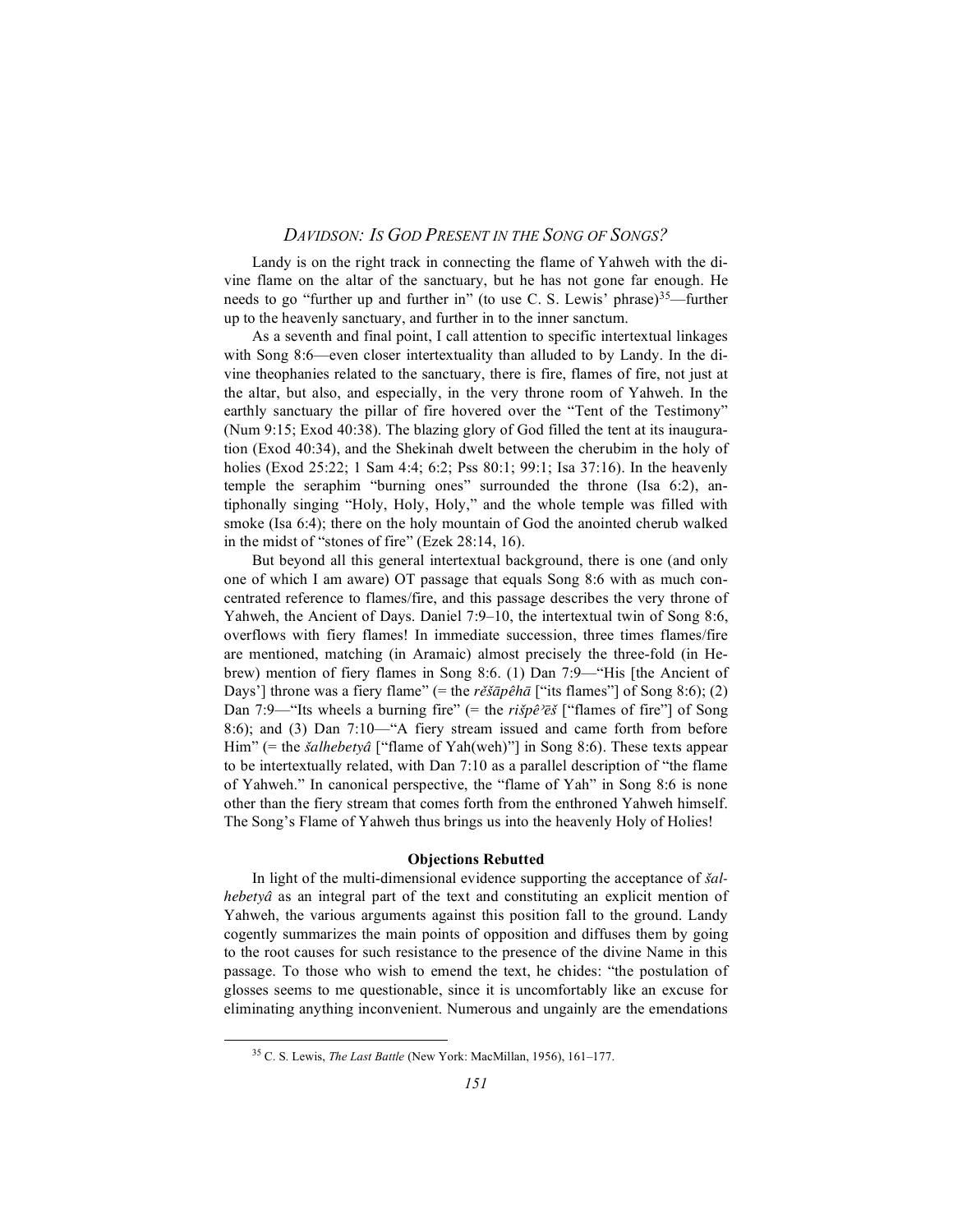proposed for '*sûalhebetya*.*®*'" To those who do textual surgery as well as to those who attenuate the divine name into hyperbole, he cuts to their unstated (and perhaps unconscious) motivation: " misguided prurience." To those who argue that this would be Yahweh's sole entry in the book and therefore it cannot refer to Him, he replies that this "is no argument . . . it is equally as valid to say that its uniqueness reinforces its solemnity." To those who maintain that sexuality is inconsistent with sanctity, he both reminds and reprimands: "References and comparisons to divinity are found in the love-literature of all ages . . . It is a remarkable irony that just those commentators who populate the Song with concealed deities refuse to recognise his presence there when he comes to the surface"!36

#### **Significance and Implications**

Landy has rightly assessed the importance of *šalhebetyâ* in the wisdom credo of Song 8:6–7 and of the entire book. He states it dramatically: "'*sûalhebetya®*' 'the flame of God' is the apex of the credo, and of the Song."37 LaCocque concurs: "'a flame of Yah[weh].'. . . The whole of the Canticle is encapsulated in this phrase."38 And Wendland summarizes the profound implication from this phrase: "YHWH is the Source not only of love in all its power and passion, but also of the paired, male-female (= marriage) relationship in which love is most completely and intimately experienced."39

If the blaze of love, ardent love, such as between a man and woman, is indeed the Flame of Yahweh, then this human love is explicitly described as originating in God, "a spark off the Holy Flame." It is therefore, in a word, *holy* love.<sup>40</sup> Such a conclusion has profound significance for the whole reading of the Song of Songs—and for the quality and motivation of human sexual love. I explore this significance more fully in a forthcoming monograph, <sup>41</sup> but I briefly state here that Song 8:6 makes explicit what was already implicit in the woman's adjurations of her companions not to awaken love until it is ready (Song 2:7; 3:5; 8:4). As already hinted in these verses by the play on words with the names of God, love is not ready capriciously or randomly, but according to the will of him from whom this holy love originated.

<sup>36</sup> Landy, 127, 315–316.

<sup>37</sup> Ibid., 129.

<sup>38</sup> André LaCocque, *Romance She Wrote: A Hermeneutical Essay on the Song of Songs* (Harrisburg: Trinity, 1998), 172.

<sup>&</sup>lt;sup>39</sup> Wendland, 44.

<sup>40</sup> John P. Richardson writes: "whilst the *Song of Songs* is certainly a celebration and endorsement of human eroticism it is surely also in some sense a sacralization of it" ("Preaching from the *Song of Songs:* Allegory Revisited," *ERT* 21 [1997]: 256). This is not in the cultic sense, as with the sacralization of sex in fertility cults, but "holy" as God is holy—unique, "set apart" *from* the secular and *for* relationship.

<sup>41</sup> Davidson, *Flame of Yahweh*, chap. 14.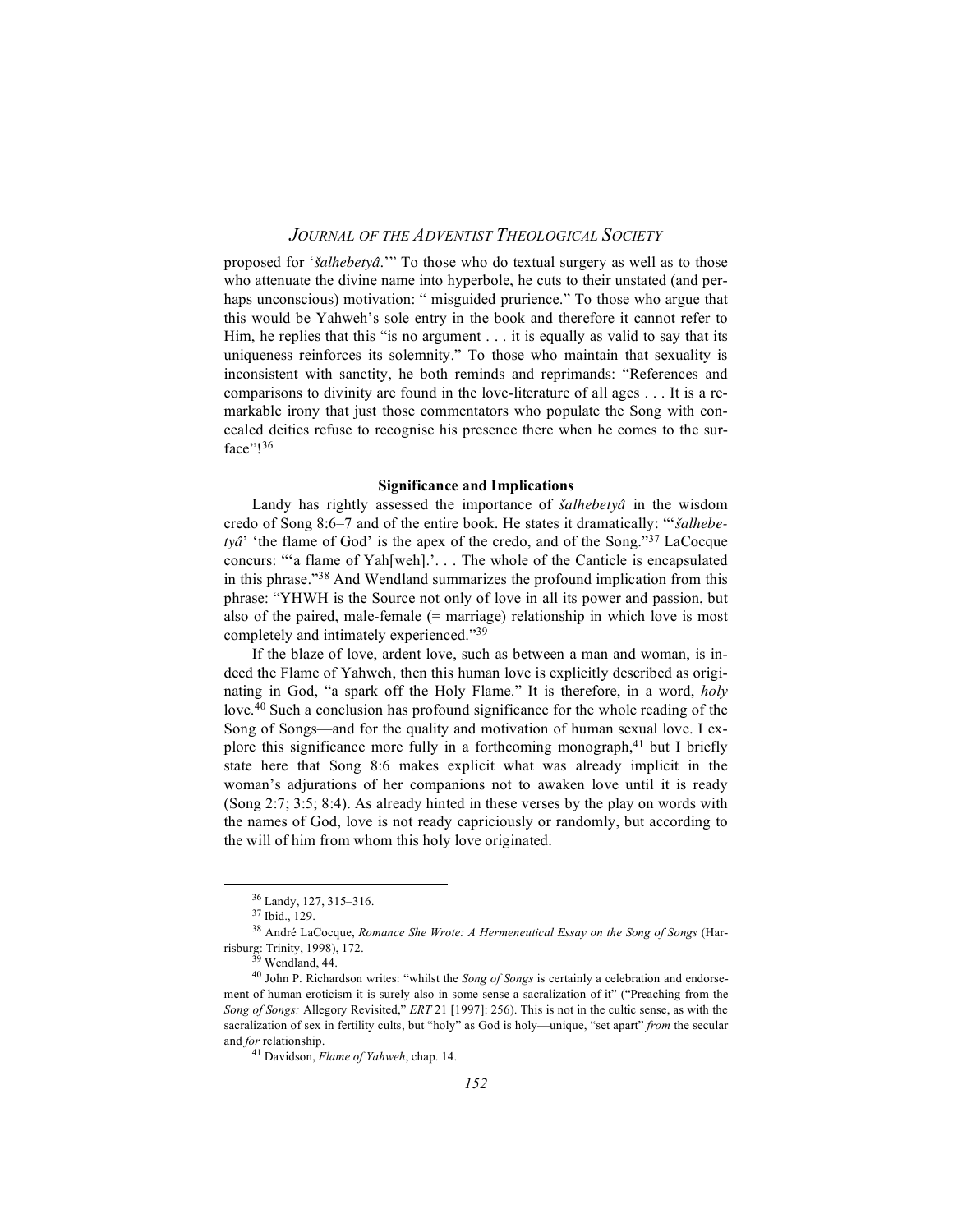Song 8:6 also makes explicit what was implicit in the divine approbation of the lovers' consummation of their marriage on their wedding night (Song 5:1e). The love between husband and wife is not just animal passion, or evolved natural attraction, but a love approved—yes, even ignited—by Yahweh himself! The love relationship within the context of marriage is not only beautiful, wholesome, and good, but holy. Lovers then will treat each other with godly selfgiving because they are animated by a holy, self-giving Love.

To put it another way, if human love is the very Flame of Yahweh, then this human love at its best—as described in the Song—points beyond itself to the Lord of love. The human "spark off the Eternal Flame" reveals the character of that Divine Flame. The love relationship of male and female, made in the image of God, reflects the I-Thou love relationship inherent in the very nature of the triune God. The various characteristics and qualities of holy human love that emerge from the Song of Songs—mutuality, reciprocity, egalitarianism, wholeness, joy-of-presence, pain-of-absence, exclusivity (yet inclusiveness), permanence, intimacy, oneness, disinterestedness, wholesomeness, beauty, goodness, etc.—all reflect the divine love within the very nature of God's being. By beholding the love relationship within the Song, and within contemporary godly marriages reflecting the relationship depicted in the Song, one may catch a glimpse of the divine holy love. These marriages "preach" to us of the awesome love of God!

In the final analysis, then, the allegorical interpretation of the Song may be right in its *conclusion* that the Song reveals God's love for his people, although wrong in the *way* in which the conclusion is reached. The human love relationship between Solomon and Shulamit is not the worthless "husk" to be stripped away *allegorically* to find the kernel, the "true" meaning, the love between God and his covenant community. Rather the love relationship between man and woman, husband and wife, described in the Song, has independent meaning and value of its own to be affirmed and extolled, while at the same time this human love is given even greater significance as, according to the Song's climax (8:6), it *typologically* points beyond itself to the divine Lover. Far different from the *allegorical* approach, with its fanciful, externally-and-arbitrarily-imposed meaning alien to the plain and literal sense, the Song itself calls for a *typological* approach, <sup>42</sup> which remains faithful to, and even enhances, the literal sense of the Song, by recognizing what the text itself indicates—that human love typifies the

<sup>42</sup> For the distinction between allegory and typology, see the author's discussion in *Typology in Scripture: A Study of Hermeneutical tu÷poß Structures*, Andrews University Dissertation Series 2 (Berrien Springs: Andrews U, 1981), 20, 81, 100–101. Since the appearance of my initial article on the theology of sexuality in the Song of Songs (Richard M. Davidson, "Theology of Sexuality in the Song of Songs: Return to Eden," *AUSS* 27 [1989]: 1–19), others have (independently, it seems) pointed out the need for recognizing the typological (not allegorical) approach to the Song based upon the *šalhebetyâ* ("Flame of Yahweh") in Song 8:6. See esp., Wendland, 51, 53; and Murphy, 104.